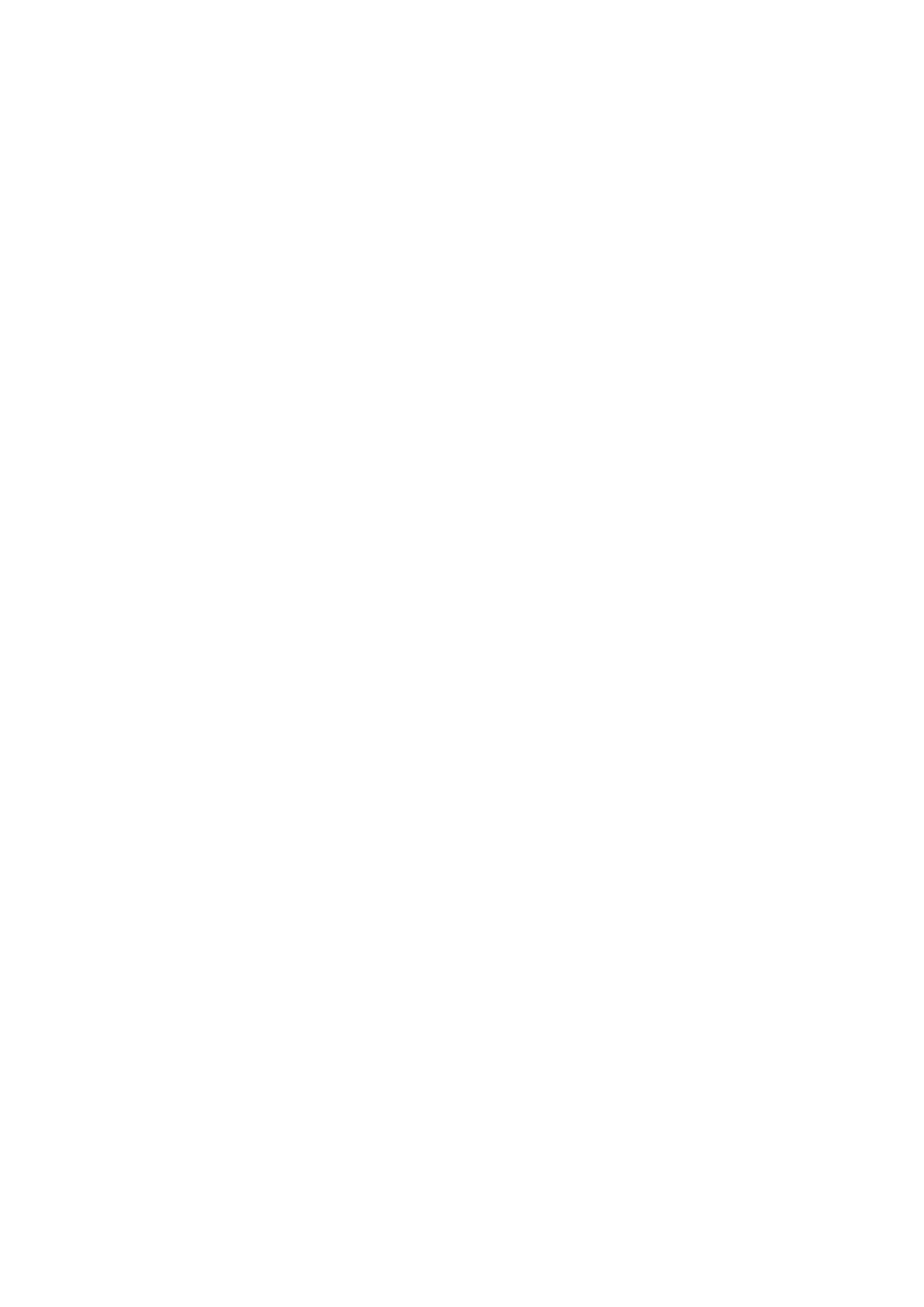#### **Contents**

If you require this document in an alternative format, such as large print, please email [is.skills@ed.ac.uk.](mailto:is.skills@ed.ac.uk)

Copyright © IS 2014

Permission is granted to any individual or institution to use, copy or redistribute this document whole or in part, so long as it is not sold for profit and provided that the above copyright notice and this permission notice appear in all copies.

Where any part of this document is included in another document, due acknowledgement is required.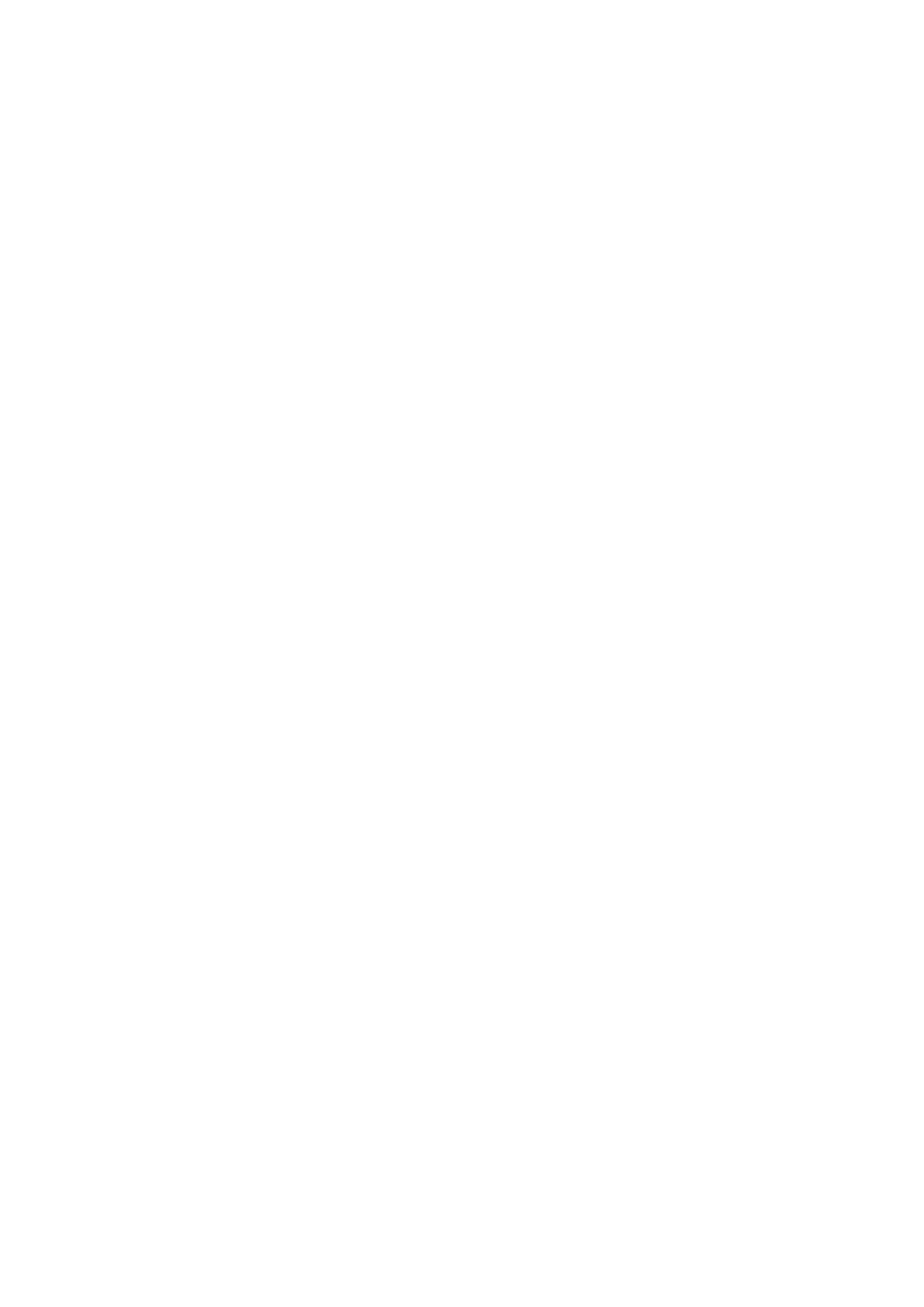## **1. Using media in blogs.ed.ac.uk**

Using media in your blog posts is a great way to add visuals and break up chunks of text. There are many ways to do so. Read through our steps for adding pictures and videos from YouTube or MediaHopper.

To insert images or videos into blog posts, WordPress uses its **Media Library**. You can access the **Media Library** either by clicking on **Media** on the sidebar, or simply by clicking on the **Add Media** button when writing a post.

### **2. Inserting images into blog posts**

- 1) Log into your blog via **EASE**, from [https://blogs.ed.ac.uk.](https://blogs.ed.ac.uk/)
- 2) Add a new post or access an existing one via **Posts.**

#### 3) Click on **Add Media.**

| ®                                                                                                                                             | ▲ My Shes 音 TestiP 甲 0 + New                                                                |                     | Hi, vietas                                                                                                                                                                            |
|-----------------------------------------------------------------------------------------------------------------------------------------------|---------------------------------------------------------------------------------------------|---------------------|---------------------------------------------------------------------------------------------------------------------------------------------------------------------------------------|
| <b>CO</b> Dashboard                                                                                                                           | Add a New Post                                                                              |                     | Screen Options<br>Help v                                                                                                                                                              |
| Posts                                                                                                                                         | Enter title here                                                                            |                     | <b>LASE</b><br>٠                                                                                                                                                                      |
| <b>All Posts</b><br>Add New<br>Categories                                                                                                     | 111 M Add Slider<br>91 Add Media                                                            |                     | Allow only EASE members to view this<br>post/page                                                                                                                                     |
| Tags                                                                                                                                          |                                                                                             | Visual<br>Text<br>× | Syndication<br>٠                                                                                                                                                                      |
| <sup>Q</sup> 1 Media<br>d <sup>0</sup> Links<br><b>Reges</b><br>\$ Serious Slider<br>Comments<br>P Appearance<br><b>Er</b> Plugins<br>& Users | B I E E K E 호 크 & 프 클 [14dd BWS Shortcode]<br>Paragraph<br>×.                               |                     | This post was created locally at this website.<br>Publish<br>٠<br>Save Draft<br>Preview<br>P Status: Draft Edit<br>@ Visibility: Public Edit<br>館 Publish immediately Edit<br>Publish |
| $F$ Tools<br>El Settings                                                                                                                      |                                                                                             |                     | Categories                                                                                                                                                                            |
| Syndication<br><b>PDF &amp; Print</b><br><b>C</b> Site Category<br><b>O</b> Collapse menu                                                     | Word count: 0<br>OpenAttribute<br>To disable attribution for this post please tick this box | ٠                   | All Categories Most Used<br>Uncategorised<br>+ Add New Category<br>Tags<br>٠<br>Add<br>Separate tags with commas<br>Choose from the most used tags                                    |

4) A new page will appear: you will be on the **Media Library**. The **Media Library** enables you to import pictures, videos, create galleries or even playlists.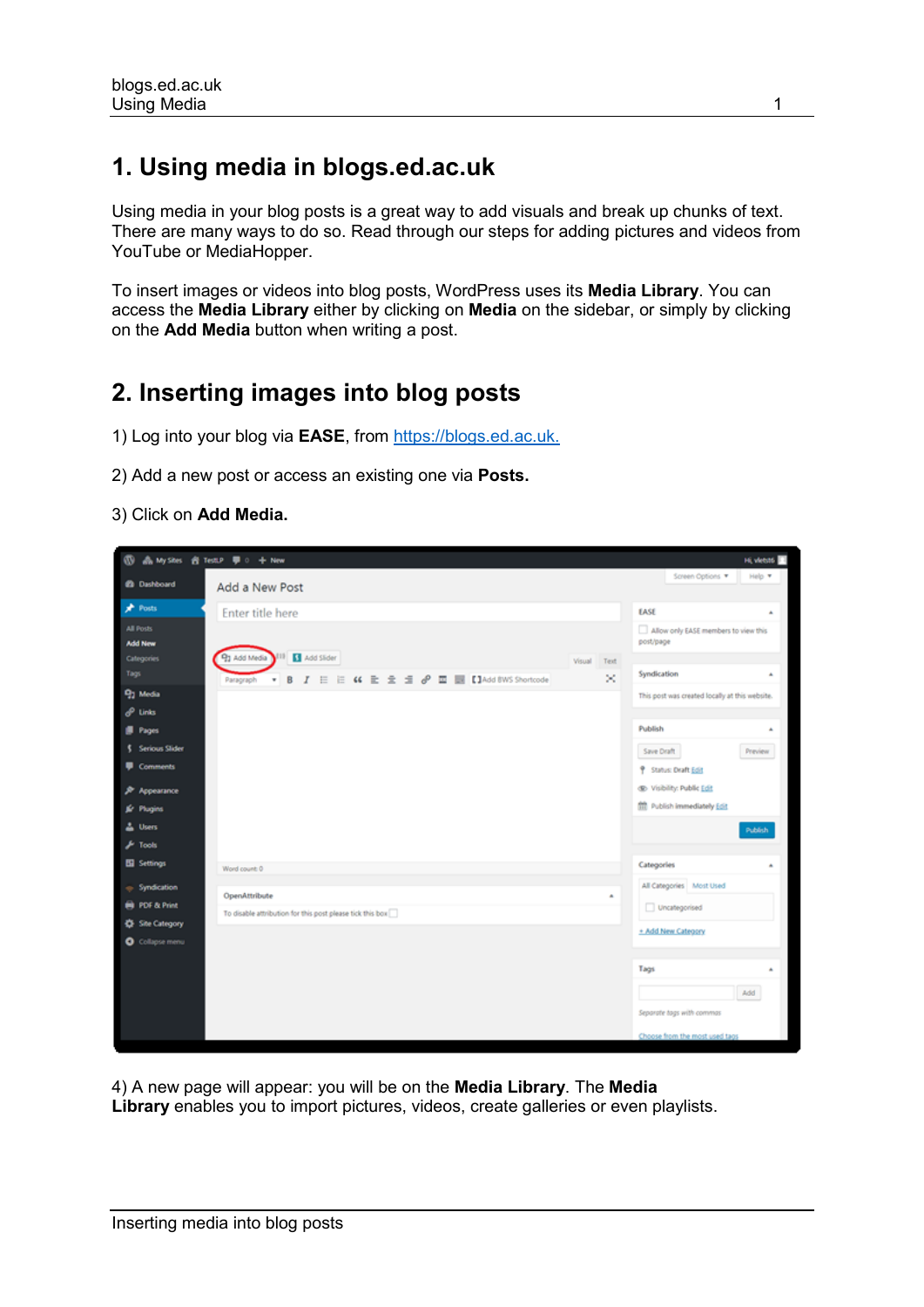5) If you click on **Upload files**, you have the possibility to import pictures from your computer.

| Add Media<br>٠            | Add Media                        | × |
|---------------------------|----------------------------------|---|
| Create Gallery<br>y,      | Upload Files Media Library       |   |
| Create Audio Playlist     |                                  |   |
| Create Video Playlist     |                                  |   |
| Featured Image            |                                  |   |
| Insert from URL<br>×<br>ı |                                  |   |
| ٠                         | Drop files anywhere to upload    |   |
| ٥<br>y                    | 6ŕ<br><b>Select Files</b>        |   |
| k                         | Maximum upload file size: 10 MB. |   |
| k<br>ų                    |                                  |   |
| E                         |                                  |   |
|                           |                                  |   |
| ł<br>ķ                    |                                  |   |
| k                         |                                  |   |
|                           |                                  |   |
|                           | Insert into post                 |   |
|                           |                                  |   |

6) Once you have selected your files, they will automatically appear in your **Media Library.**

7) Remember to click on **Insert into Post** and to save/update your post for them to appear. • Consult [this article and video](https://ithemes.com/tutorials/using-the-wordpress-media-library/) to get more information on the Media Library and how to use it.